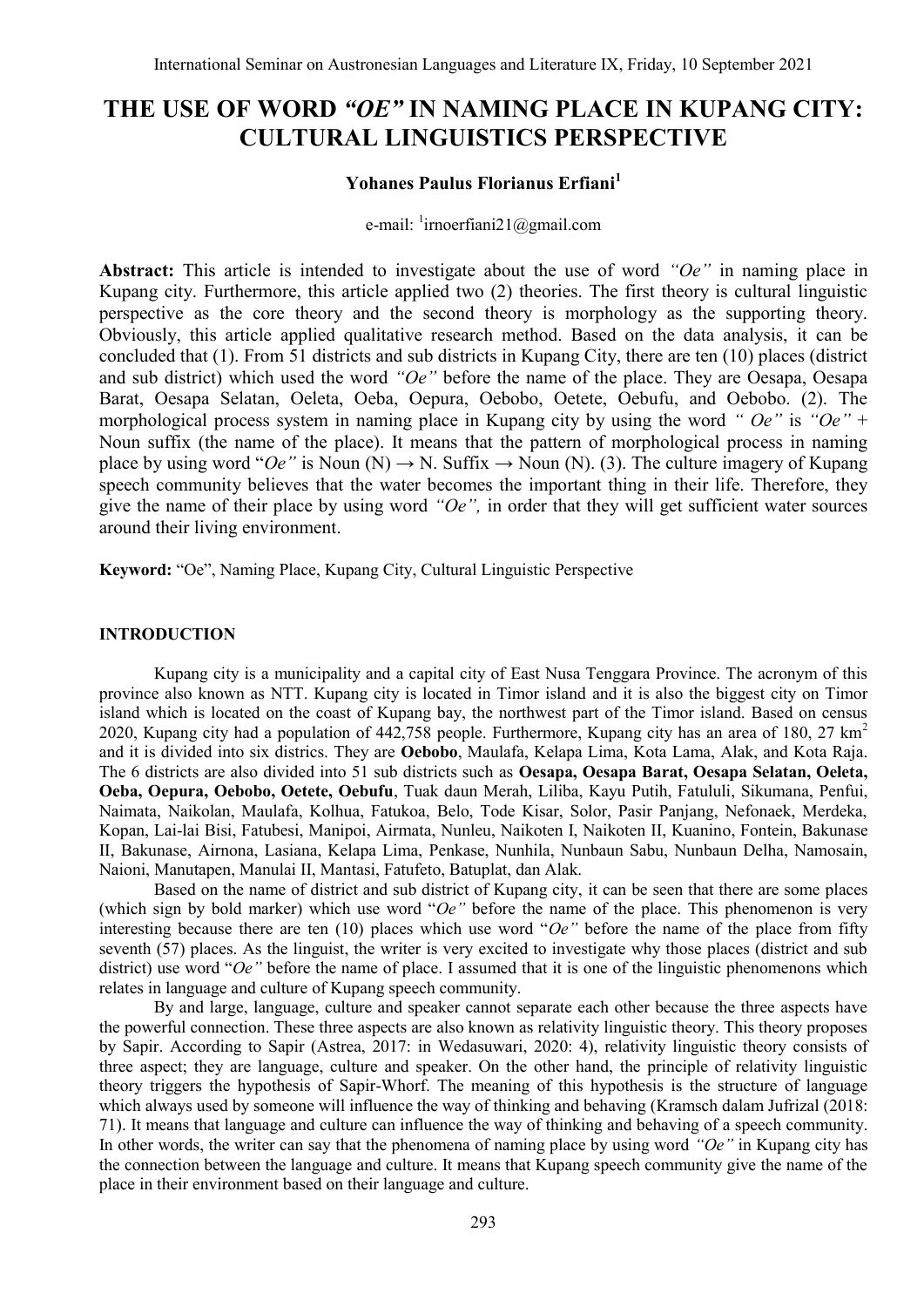As the writer assumed and explained on the previous paragraph that Kupang speech community gave the name for some places in Kupang city by using word "*Oe"*. Based on linguistic point of view, this phenomenon is very interesting and unique. Therefore, as the linguist, it is very important for me (the writer) to know why Kupang speech community gave the name for those places by using word "*Oe"*?*.* That is why in this article, the writer apply one of micro linguistic theory. That is morphology. According to Bonvillain (2003: 17), morphology as the analysis of word structure. Similarly, Haspelmath (2002: 1) defines morphology as the study of internal structure of words. Actually, this definition comes from the two main definitions from Halpelmath in his book. The first one, morphology is the study of systemic co-variationin the form and meaning of words (Haspelmath, 2002: 2). The second one, morphology is the study of the combination of morphemes to yield words. Therefore, in this case, by using morphology theory, the writer can investigate each word/morpheme from the name of the place in Kupang city which used word "*Oe".* In other words, by using morphology theory, the writer can separate each morpheme and identify the meaning from each of them.

It has generally known that there are several basic ideas in morphology that is function as fundamental concepts in linguistic studies or theory, especially micro linguistic studies; namely morphemes, morphs and allomorphs. A morpheme is the smallest part of a word (McCarthy, 2002: 25). By and large, morpheme is divided in two kinds, they are free morpheme and bound morpheme. Free morpheme is morpheme that can stand alone or do not require other morphemes. Meanwhile, bound morpheme is a morpheme that must be accompanied by a free morpheme. In general, bound morphemes have no lexical meaning. A bound morpheme will have meaning if it is accompanied by a free morpheme. This is because bound morphemes are usually in the form of affixes.

This phenomena is also known as morphological process. The morphological process is a word formation process that connects one morpheme to another morpheme. In other words, the morphological process is the process of combining several morphemes to a wordform. One of the morphological processes is the affixation. Affixes are bound linguistic forms that only have a grammatical meaning, which are direct elements of a word, but are not the basic form, which have the ability to form new words (Muslich, 2009: 48). Affixes consist of four parts, namely prefix, infix, suffix and confix. The addition of affix in a word can change the structure, class and meaning of the word. For examples; some words in English, such as 'write'. The meaning of this word is doing something in writing. This word also belongs to verbs (V). Absolutely, the word "write" is a free morpheme. If this morpheme is affixed by another morpheme, such as a suffix (er) to become a new word 'writer', the structure, class and meaning of the word also change. The word structure changes from its basic pattern 'write' to 'writer' by adding of suffix -er. The word class also changes from the verb class (V) to the noun class (N) (if symbolized, it will be V  $\rightarrow$  Noun Suffix  $\rightarrow$  N). It cannot be argued that the meaning of the word has also changed. Therefore, on this article, the writer also investigate the morphological process of naming place by using word "*Oe*" in Kupang speech community.

Besides morphology theory, the writer combines with another macro linguistic theory that is cultural linguistic perspective. This theory is the main theory of this research because this article also intends to investigate the culture imagery of Kupang speech community in naming place in their culture environment. In this case, Cultural linguistic perspective is a theory intended to approach human language. The theory of cultural linguistics (TCL) apparently intends to study human being through the language they speak and not merely to study the language they speak. What is studied in the human being is the ideology in his mind implied in the language he speaks which is called imagery by Palmer (1996: 3 in Erfiani, 2018: 126). The linguistic analysis in the light of the TCL intends to uncover the imagery of the speaker, especially the native speaker that bases their language plays/expressions because language is the play of verbal symbols that are based in imagery. Imagery is a mental representation of something (especially a visible object), not by direct perception, but by memory or imagination; a mental picture or impression; an idea, conception. Palmer ( 1996: 3 in Erom 2019: 74) argued that Imagery is what we see in our mind's eye, but it is also the taste of a mango, the feel of walking in a tropical downpour, the music of Mississippi Masala. Our imaginations dwell on experiences obtained through all the sensory modes, and then we talk.

Based on the explanation above, it can be concluded that this article covers two important things; they are the morphological process of naming place by using word/morpheme "*Oe"* in Kupang city by Kupang speech community and the cultural imagery of Kupang speech community of naming place by using word/morpheme "*Oe".* 

#### **RESEARCH METHOD**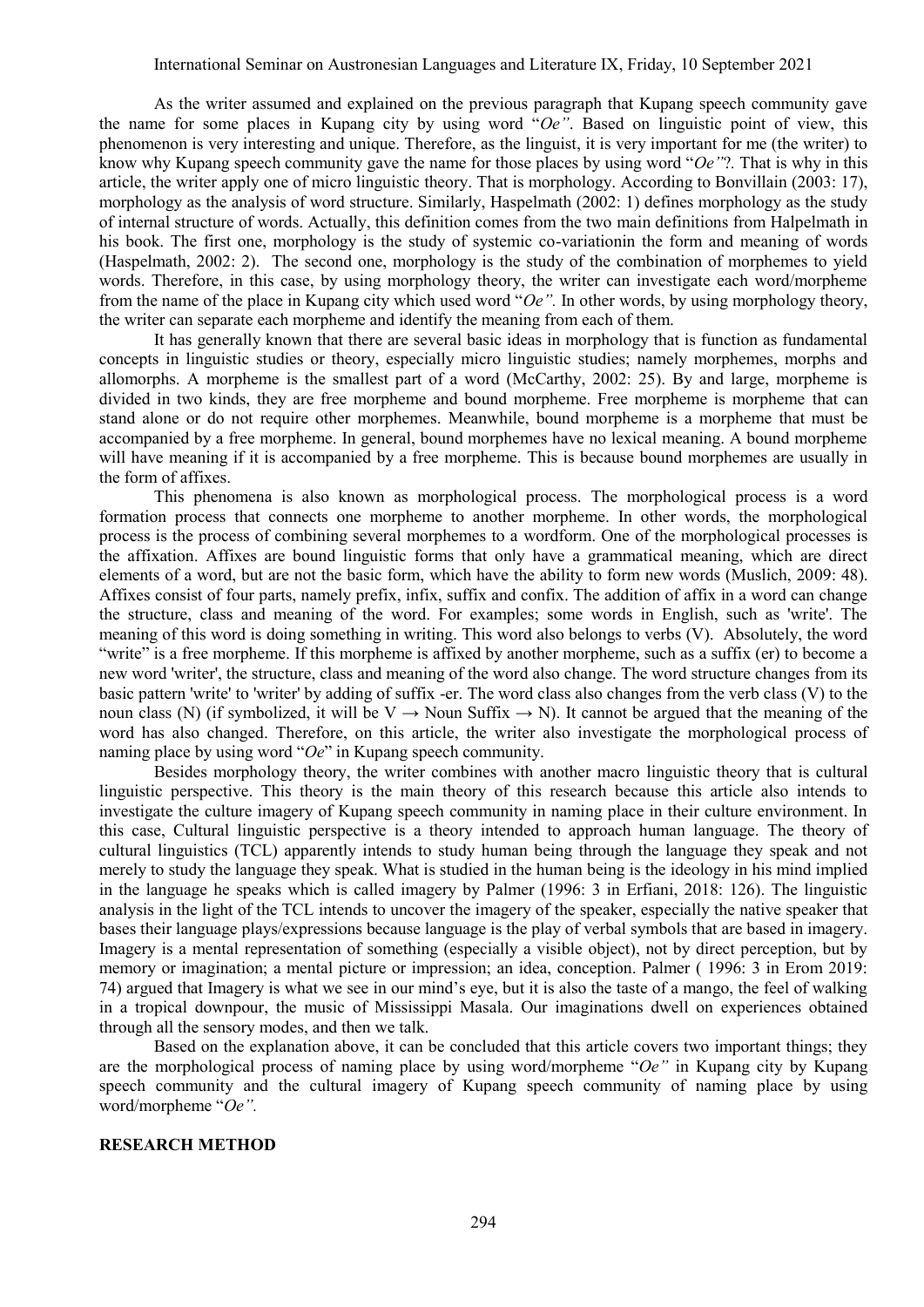This article applied qualitative research method because this article is intended to investigate the use of word *"Oe"* in naming place in Kupang city. That is why this article should belong to qualitative research method. Perry (2005: 75 in Erfiani, 2015: 15) argued that qualitative research is characterized by verbal description of its data. Furthermore, it works to uncover information from information rich samples. The similar opinion comes from Bogdan and Taylor in Moleong books (2017: 4) about the qualitative research method is research procedures that produce descriptive data in the form of written or spoken words from people and observable behavior. Furthermore, the data were gained from informant. The data were also in forms of oral, written and qualitative. The oral data was obtained by the informants, whereas the written data was obtained from some books, journals, articles and etc. The data were gained through involved observation, elicitation, interview, documentation study, listening and recording. Furthermore, the instruments of this article are the researcher and the questionnaires. Technique of Data analysis of this article is grouped by some techniques by Miles dan Huberman (1992 in Sugiyono (2009: 338) which consists of three interconnected lines, they are (1) reduction data, (2) data presentation, dan (3) conclusion (verification).

### **FINDING AND DISCUSSION**

The topic of this article contains the analysis of using word *"Oe"* in naming place in Kupang. Furthermore, the analysis of this article is intended to uncover some points, such as: how many district and sub districts which used word *"Oe"* before the name of the place, the formal operation of morphological process system in naming places in Kupang and the culture imagery of Kupang speech community that bases in that system. Therefore, the analysis of using word *"Oe"* in naming place in Kupang is explained below.

#### **The Name of District and Sub district in Kupang City**

Kupang is a municipality and a capital city of East Nusa Tenggara Province. The acronym of this province also known as NTT. This city is located in Timor island and Kupang city is also the largest city on Timor island which is located on the coast of Kupang bay, the northwest part of the Timor island. Kupang city is divided into six districs. They are **Oebobo**, Maulafa, Kelapa Lima, Kota Lama, Alak, and Kota Raja. Furthermore, the 6 districts are also divided into 51 sub districts such as **Oesapa, Oesapa Barat, Oesapa Selatan, Oeleta, Oeba, Oepura, Oebobo, Oetete, Oebufu**, Tuak daun Merah, Liliba, Kayu Putih, Fatululi, Sikumana, Penfui, Naimata, Naikolan, Maulafa, Kolhua, Fatukoa, Belo, Tode Kisar, Solor, Pasir Panjang, Nefonaek, Merdeka, Kopan, Lai-lai Bisi, Fatubesi, Manipoi, Airmata, Nunleu, Naikoten I, Naikoten II, Kuanino, Fontein, Bakunase II, Bakunase, Airnona, Lasiana, Kelapa Lima, Penkase, Nunhila, Nunbaun Sabu, Nunbaun Delha, Namosain, Naioni, Manutapen, Manulai II, Mantasi, Fatufeto, Batuplat, dan Alak. Those districs and sub districts are showed in the table below:

| N <sub>o</sub> | District      | Number of Sub district | The list of Sub district                 |
|----------------|---------------|------------------------|------------------------------------------|
| $\mathbf{1}$   | Alak          | 12                     | Alak, Batuplat, Fatufeto,<br>Mantasi,    |
|                |               |                        | Manulai II, Manutapen, Naioni,           |
|                |               |                        | Namosain, Nunbaun Delha, Nunbaun         |
|                |               |                        | Sabu, Nunhila, Penkase, dan Oeleta       |
| 2              | Kelapa Lima   | 5                      | Kelapa Lima, Lasiana, Oesapa, Oesapa     |
|                |               |                        | Barat, dan Oesapa Selatan                |
| 3              | KotaRaja      | 8                      | Airnona, Bakunase, Bakunase II, Fontein, |
|                |               |                        | Kuanino, Naikoten I, Naikoten II, dan    |
|                |               |                        | Nunleu.                                  |
| 4              | KotaLama      | 10                     | Airmata, Bonipoi, Fatubesi, Lai-lai Bisi |
|                |               |                        | Kopan, Merdeka, Nefonaek, Oeba, Pasir    |
|                |               |                        | Panjang, Solor dan Tode Kisar.           |
| 5              | Maulafa       | 9                      | Fatukoa, Kolhua,<br>Belo,<br>Maulafa.    |
|                |               |                        | Naikolan, Naimata, Oepura, Penfui, dan   |
|                |               |                        | Sikumana                                 |
| 6              | <b>Oebobo</b> | 7                      | Fatululi, Kayu Putih, Liliba, Oebobo,    |
|                |               |                        | Oebufu, Oetete, dan Tuak Daun Merah      |

Table 1. The Name of District and Sub District in Kupang City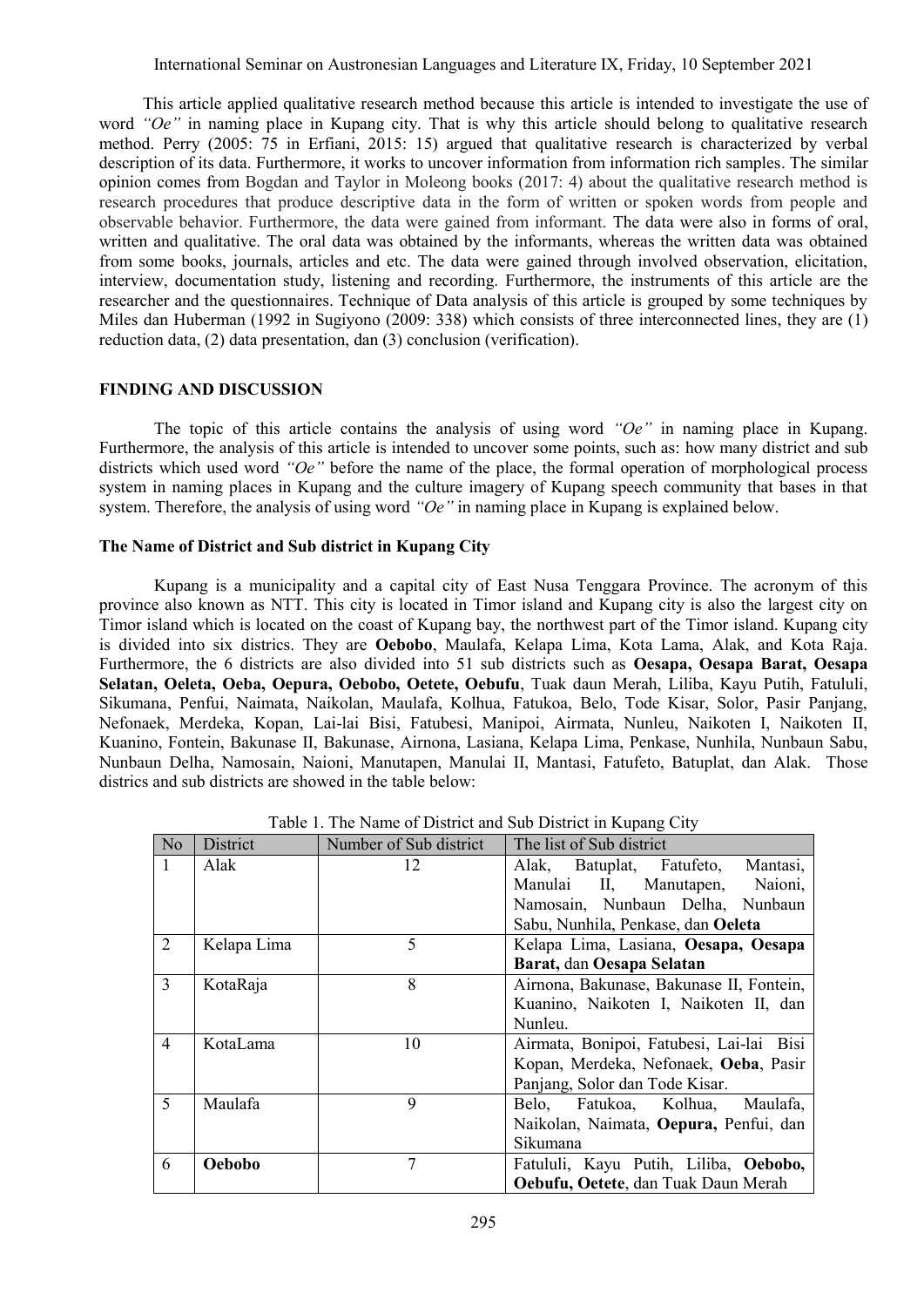| <b>1000</b><br>1 vuu<br>$\sim$<br>_ |
|-------------------------------------|
|-------------------------------------|

 Based on the table, the data showed that there are some places in Kupang city which used word *"Oe"* before the name of the place. This fenomena is very interesting because there are 10 places from 51 places in Kupang city which used word *"Oe"* in front the name of the place. For example: **Oesapa, Oesapa Barat, Oesapa Selatan, Oeleta, Oeba, Oepura, Oebobo, Oetete, Oebufu**, and **Oebobo.**

# **Linguistic Features of Morphological Process in Naming Places in Kupang City**

To find out and to identify the linguistic features of morphological systems in Naming place of Kupang speech community can be obtained from the data investigated. It is done by presenting and analyzing the data. The linguistic features show that the formal operation of morphological process in naming place by using word *"Oe"* consists of two morphemes. They are free morpheme and bound morpheme. It can be seen on this table below.

| N <sub>o</sub> | The Word " $Oe$ "/ | By adding the   | The Name of the |
|----------------|--------------------|-----------------|-----------------|
|                | Free Morpheme      | Bound Morpheme/ | Place           |
|                |                    | (suffix)        |                 |
|                | " $Oe$ "           | Sapa            | Oesapa          |
| 2              | " $Oe$ "           | Sapa (Barat)    | Oesapa Barat    |
| 3              | " $Oe$ "           | Sapa (Selatan)  | Oesapa Selatan  |
| 4              | " $Oe$ "           | Leta            | Oeleta          |
| 5              | " $Oe$ "           | Ba              | Oeba            |
| 6              | " $Oe$ "           | Pura            | Oepura          |
| 7              | " $Oe$ "           | Bobo            | Oebobo          |
| 8              | " $Oe$ "           | Tete            | Oetete          |
| 9              | " $Oe$ "           | Bufu            | Oebufu          |
| 10             | " $Oe$ "           | Bobo            | Oebobo          |

The formula in naming place by using the word *"Oe"* is *"Oe"* + noun suffix (the name of the place). It can be seen that there are 10 places (district and sub district) which used word *"Oe".* Therefore, there are 10 data. Furthermore, one set of data consists of three lines. All the data are presented in the following.

| 1. | Oesapa                 |                   |                                  |                   |                                               |
|----|------------------------|-------------------|----------------------------------|-------------------|-----------------------------------------------|
|    | 0e                     | $\longrightarrow$ | Sapa                             | $\longrightarrow$ | Oesapa                                        |
|    | Noun $(N)$             | $\longrightarrow$ | N. Suffix                        |                   | $\rightarrow$ Noun (N)                        |
|    | Water                  |                   |                                  |                   | The Name of the Place                         |
| 2. | Oesapa (Barat)         |                   |                                  |                   |                                               |
|    | 0e                     | $\rightarrow$     | Sapa (Barat)                     |                   | $\rightarrow$ Oesapa (Barat)                  |
|    | Noun (N) $\rightarrow$ |                   | N. Suffix                        |                   | $\rightarrow$ Noun (N)                        |
|    | Water                  |                   |                                  |                   | The Name of the Place                         |
| 3. | Oesapa (Selatan)       |                   |                                  |                   |                                               |
|    | 0e                     | $\rightarrow$     |                                  |                   | Sapa (Selatan) $\rightarrow$ Oesapa (Selatan) |
|    | Noun $(N) \rightarrow$ |                   | N. Suffix $\rightarrow$ Noun (N) |                   |                                               |
|    | Water                  |                   |                                  |                   | The Name of the Place                         |
| 4. | <b>Oeleta</b>          |                   |                                  |                   |                                               |
|    | 0e                     | $\rightarrow$     | Leta                             |                   | <i>Oeleta</i>                                 |
|    | Noun $(N)$             | $\longrightarrow$ | N. Suffix                        |                   | $\rightarrow$ Noun (N)                        |
|    | Water                  |                   |                                  |                   | The Name of the Place                         |
| 5. | Oeba                   |                   |                                  |                   |                                               |
|    | 0e                     |                   | Ba                               |                   | 0eba                                          |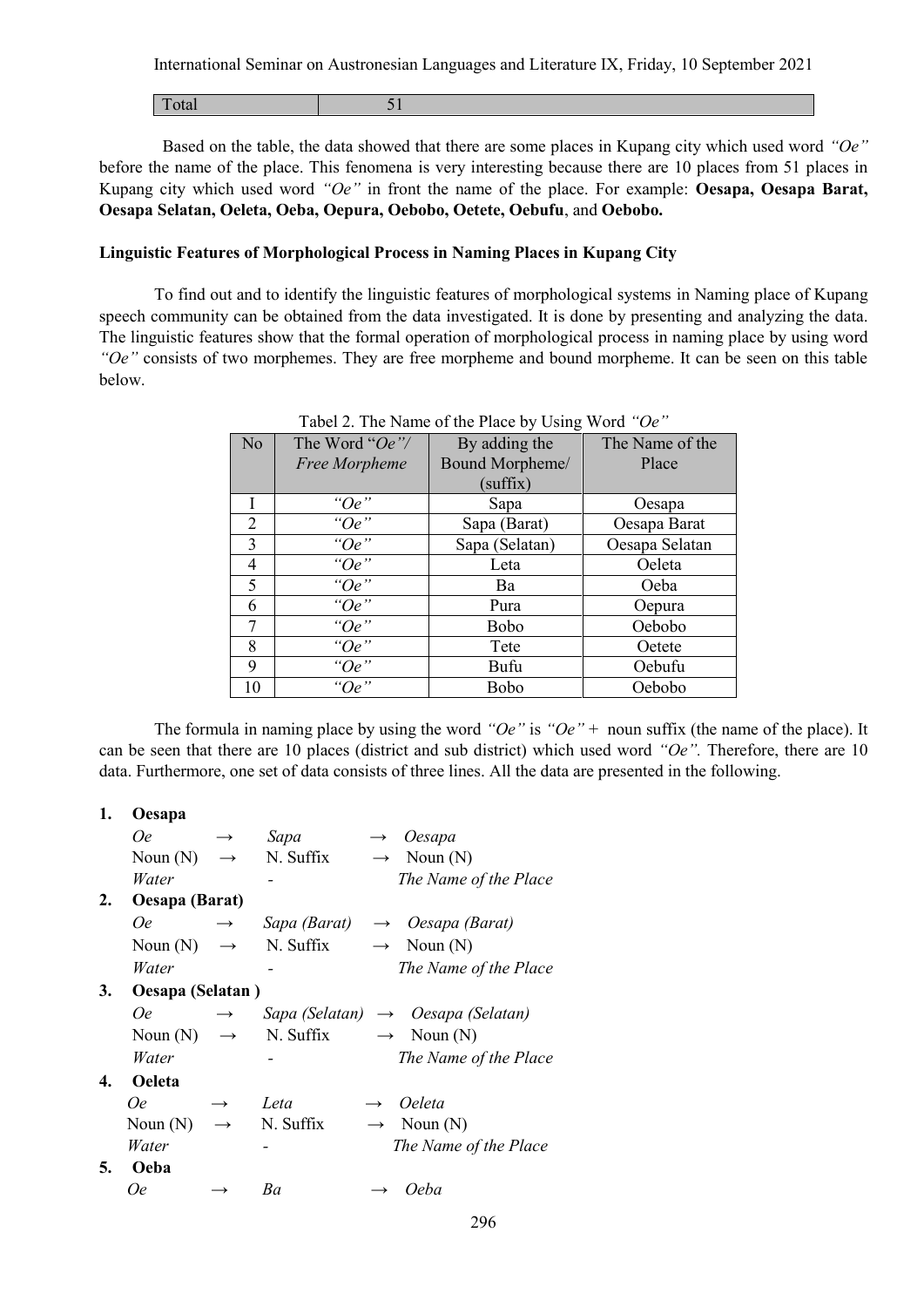|    | Noun $(N)$    | $\rightarrow$ | N. Suffix   | $\rightarrow$ Noun (N)          |
|----|---------------|---------------|-------------|---------------------------------|
|    | Water         |               |             | The Name of the Place           |
| 6. | Oepura        |               |             |                                 |
|    | <b>Oe</b>     | $\rightarrow$ | Pura        | Oepura<br>$\rightarrow$         |
|    | Noun $(N)$    | $\rightarrow$ | N. Suffix   | Noun $(N)$<br>$\longrightarrow$ |
|    | Water         |               |             | The Name of the Place           |
| 7. | Oebobo        |               |             |                                 |
|    | 0e            |               | <b>Bobo</b> | Oebobo                          |
|    | Noun $(N)$    | $\rightarrow$ | N. Suffix   | $\rightarrow$ Noun (N)          |
|    | Water         |               |             | The Name of the Place           |
| 8. | <b>Oetete</b> |               |             |                                 |
|    | 0e            |               | Tete        | <i><u>Oetete</u></i>            |
|    | Noun $(N)$    | $\rightarrow$ | N. Suffix   | Noun $(N)$<br>$\rightarrow$     |
|    | Water         |               |             | The Name of the Place           |
| 9. | Oebufu        |               |             |                                 |
|    | 0e            | $\rightarrow$ | Bufu        | $\rightarrow$ Oebufu            |
|    | Noun $(N)$    | $\rightarrow$ | N. Suffix   | $\rightarrow$ Noun (N)          |
|    | Water         |               |             | The Name of the Place           |
|    | 10. Oebobo    |               |             |                                 |
|    | 0e            |               | <b>Bobo</b> | <i>Oebobo</i>                   |
|    | Noun $(N)$    | $\rightarrow$ | N. Suffix   | $\rightarrow$ Noun (N)          |
|    | Water         |               |             | The Name of the Place           |

#### **Cultural Imageries Crystallized in the Morphological Process in Naming Places in Kupang**

It has generally known that cultural linguistic perspective is proposed by Gary B. Palmer on his book: *Toward a Theory of Cultural Linguistic.* In his book, Palmer explained that language is the play of verbal symbols that are based in imagery. Imagery is what we see in our mind's eye (Palmer, 1996: 3). One of the play of verbal symbols can be considered is grammatical aspects of language. Grammatical aspects of language cover phonetics, phonology, morphology, syntax, and semantics (Fromkin, et al., 1990.  $v - vi$ ). Based on the theoretical statement above, it can be said that morphological process is one of the plays of verbal symbols that are based in the imagery. In this case, the cultural imagery is from Kupang speech community. Therefore, based on the data, it can be seen that there are 10 districts and 51 sub districts in Kupang city. From those places, there are 10 places which used word *"Oe"* in front the name of the place. It means that the word *"Oe"* is very important thing and very close to the Kupang speech community.

Before, the writer explains about the culture imagery of using word *"Oe"* from Kupang speech community in naming place. First of all, the writer should explained about the meaning, the word classes and the category of word *"Oe".* The meaning of *"Oe"* is water. It has generally known that water is very important for all human being in this world. Water is (1) a clear liquid without color and taste that is presented and need for human, animal and plant life that chemically contains hydrogen and oxygen; (2). Water is a liquid commonly found in wells, rivers, lakes that boil at the temperature of 100 C (KBBI Online, 2021). Whereas, the word class of *"Oe"* is noun (N) and it is a morpheme, especially free morpheme.

From the explanation above, it can be concluded that the use of word *"Oe"* before the name of the place in Kupang city based on the connection of some important elements which exist on Kupang speech community culture. Kupang speech community belief that water becomes the important thing in their life. Therefore, Kupang speech community give the name of their place by using word *"Oe",* in order that they get sufficient water sources around their living environment.

### **CONCLUSION**

From all the data analysis, it can be concluded that